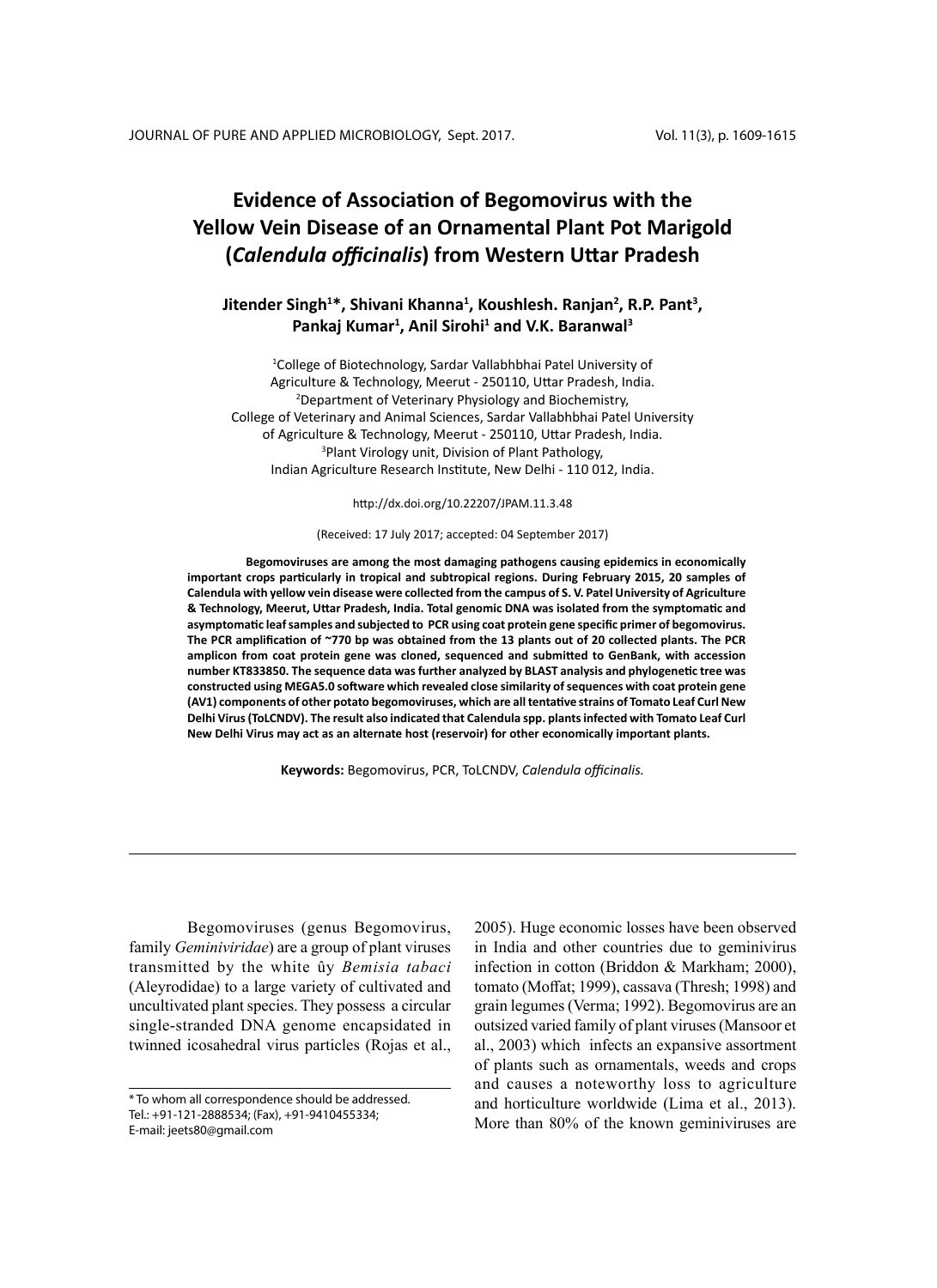transmitted by whiteflies and belong to the genus Begomovirus.Most of these viruses have bipartite genome designated as DNA-A and DNA-B and infect dicotyledenous plants. Ornamental plants are extensively scattered worldwide and have high environmental adaptability. Ornamental plants are considered as a foundation of new viruses and are considered as reservoirs of unidentified economically imperative viruses which are often neglected during virus diversity study (Urbino et al., 2013). Many scientific reports have demonstrated that ornamental plants serve as reservoir or alternative hosts for begomovirus survival (Raj et al., 2007) and spread in the absence of the main crops (Iiyas et al., 2013). Thus, there is a pressing need for additional information on the diversity and distribution of begomovirus in ornamental plants.

*Calendula ofûcinalis* L. (Asteraceae) is an important annual ornamental plant grown in gardens during the winter season and has an aesthetic beauty of bright yellow colored flower. It belongs to the family, Asteraceae, and is commonly known as Pot Marigold. The plant is native to Central and Southern Europe, Western Asia and USA. In addition, it has a considerable importance to the cosmetic/pharmaceutical industry because of it's used in the manufacture of antiseptic creams.

Plant viruses affect the aesthetic value of ornamental Calendula by reducing its rate of growth as well as the quality and quantity of its ûowers. *Calendula officinalis* plants have been found to be affected by Cucumber mosaic virus (Lisa & Della-Valle, 1979; Naqvi & Samad, 1985), Turnip mosaic virus (Lisa et al. , 1979) and Tobacco mosaic virus (Hristova et al ., 1994). A rosette disease transmitted by whiteûies and grafting was recorded on *C. ofûcinalis* by Gupta & Verma (1983). In the present investigation PCR and nucleic acid sequence based molecular identification and characterization of begomovirus associated with leaf yellow vein disease of *Calendula officinalis* was done.

# **Materials and Methods**

#### **Sample Collection**

The twenty *Calendula officinalis* plants showing vein yellowing, shortening of leaves and petioles, stunting of plants, reduction in growth,

J PURE APPL MICROBIO*,* **11**(3), September 2017.

number and size of flowers and asymptomatic were randomly collected from the S. V. Patel University of Agriculture and Technology, Meerut, Uttar Pradesh during February 2015 - 2016. The samples were sealed in plastic zip bags and labelled to distinguish the identity of each sample and stored at -20ºC for further use.

# **DNA extraction, PCR and cloning**

The total genomic DNA was extracted from symptomatic and asymptomatic leaves of calendula plant using CTAB method (Dellaporta et al., 1983). DNA extract was allowed for PCR based detection of virus using primers (TLCVAV1-F 5 ' C G A A C C G A C C A G C A G AT AT C A 3' and TLCVAV1-R 5'TTTGATGCAT GAGTACAGGCCA 3') from the CP region of leaf curl virus (Singh et al., 2013). PCR amplification were carried out using a MJ Mini, Bio- Rad thermal cycler in a 25 µl reaction containing 2.5 µl 10X PCR buffer,  $0.5 \mu l$ ,  $25 \mu M \text{ MgCl}_2$ ,  $2.5 \mu M$  each dNTPs, 20mM 1.25 µl each primers, 0.1 µl Taq DNA polymerase (Merk Bioscience Pvt. Ltd., Bengaluru, India) and 2 µl template DNA. The DNA was amplified by initial denaturation of 94 <sup>o</sup>C for 10 min followed by 35 cycles of 94 <sup>o</sup>C for 30 s denaturation,  $67 \text{ °C}$  for 45 s, Primer annealing,  $72 °C$  for the 1 min. primer extension and final extension at  $72 °C$  for 10 min. The PCR amplicons obtained were electrophoresed through 0.8% (w/v) agarose gel in 1X TAE and visualized under UV light after staining with ethidium bromide (0.5 ug mL-1). PCR amplified products of expected sizes were purified (GeneJET Gel Extration Kit, Lithuania) and ligated into the pTZ57R/T vector (Fermentas, Arlington, Canada). The recombinant vector was transformed into *E.coli.* strain DH5a. Selected recombinant clones were screened by PCR using same set of primers as described earlier. Restriction digestion of plasmid DNA of recombinant clones was carried out to further confirm the presence of insert in the vector. **Nucleic acid sequencing and data analysis**

The selected positive clones were sequenced at the automated DNA sequencing facility, Department of Biochemistry, Delhi University, South campus, New Delhi using M13 and T7 primers (Chromus Biotech Pvt. Ltd., India). The sequence data obtained after sequencing was then validated by performing BLAST [www.ncbi. nih.gov/BLAST] (Altschul et.al., 1990) analysis.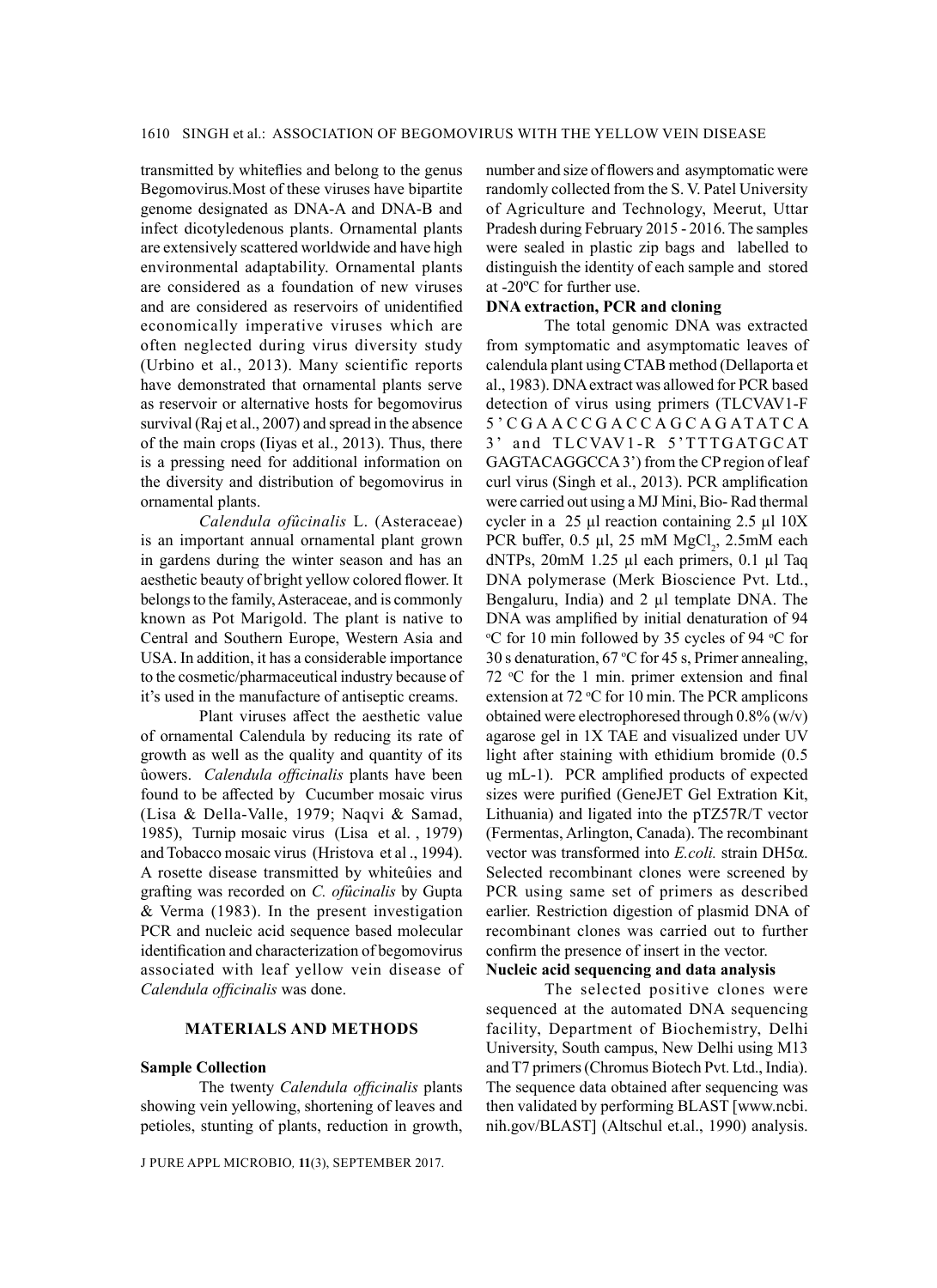BLAST programme of NCBI was used to analyse the sequence data and to find related begomovirus sequences for *in-silico* analysis (Altschul *et al.,* 1990). Nucleotide and amino acid sequence homologies were viewed using Bioedit software 7.3. (Hall, 1999). Sequence alignments were produced using Clustal W programme (Thompson *et al.,* 1994). Phylogenetic trees were constructed based on matrices of aligned sequences using neighbour-joining algorithm of Mega 5.0 software (Tamura *et al*., 2011).

# **Results**

#### **Detection of begomovirus**

The symptoms of infected *Calendula ofûcinalis* plants observed during field survey in campus of S. V. Patel University of Agriculture & Technology, Meerut were vein yellowing, shortening of leaves and petioles, and stunting of plants, reduction in growth, number and size of flowers (Fig. 1 A & B). To identify the begomovirus associated with the disease, PCR was performed using the total DNA of infected and healthy samples with a pair of primers specific to the coat protein (CP) gene of the genus Begomovirus (Singh



**Fig. 1.** A. Healthy Calendula plant; B. Naturally infected *Calendula officinalis* plant showing yellow vein net disease in field; a close view of leaf of infected plant showing severe yellow vein net symptoms



**Fig. 2.** Detection of ToLCV through PCR in infected calendula plants using TLCAV1-F/R. M- Molecular marker (1 Kb ladder), Lane – 1, 2, 4, 5, 6, 9, 10 & 11 : 770 bp DNA specific to coat protein region, Lane – 3, 7, 8, 12: no amplification

2013). The electrophoresis of PCR products on 0.8% agarose gel showed the expected size (770 bp) amplicons in infected samples only (Fig. 2 and 3). However, no such amplicons were obtained in healthy samples. The PCR amplicon was cloned and sequenced and the data obtained from clones was submitted to GenBank and Accession number KT833850 was assigned.

# **Sequence Analysis**

BLAST search analysis of nucleotide sequence KT833850 revealed 95–98% sequence identity with various strains of Tomato leaf curl New Delhi virus (ToLCNDV) infecting Tomato (AB976527), Chilli (DQ029202), Pumpkin (JN129254), Luffa (HM989845), Poppy (KC513822), Potato (KC205270) from India and Black nightshade ( AJ620187), Field bindweed (KC960492), Bitter gourd (AM747291) and Tomato (DQ116883) from Pakistan and KC207815 on Luffa from South Korea. Pair-wise alignment of nucleotide (nt) and deduced amino acid (aa) sequences of the CP gene of the virus isolate in study (Accession no KT833850) with CP gene sequences of selected ToLCNDV isolates from diverse plant species, and other begomoviruses was calculated using Bioedit programme. Pair-wise alignment of the virus isolate in study revealed the 95.3–98.4% identity at the nt level and 86.3 to 91.7% at aa level with various isolates of ToLCNDV (Table 1).

The highest identity was observed with several isolates of ToLCNDV reported from different geographical locations and different plant hosts such as tomato (AB976527), Chilli (GU831539), potato (KC205213), Tomato leaf curl New Delhi on Luffa (KC207815) from South Korea. Moreover, the phylogenetic analyses nucleotide sequences of the virus isolate showed a close relationship with various strains of



**Fig. 3.** Detection of ToLCV through PCR in infected calendula plants from different locations using TLCAV1-F/R. M- Molecular marker (1 Kb ladder), Lane – 13, 14, 17, 18 &19: 770 bp DNA specific to coat protein region, Lane  $-15$ , 16 & 20- no amplification

J PURE APPL MICROBIO*,* **11**(3), September 2017.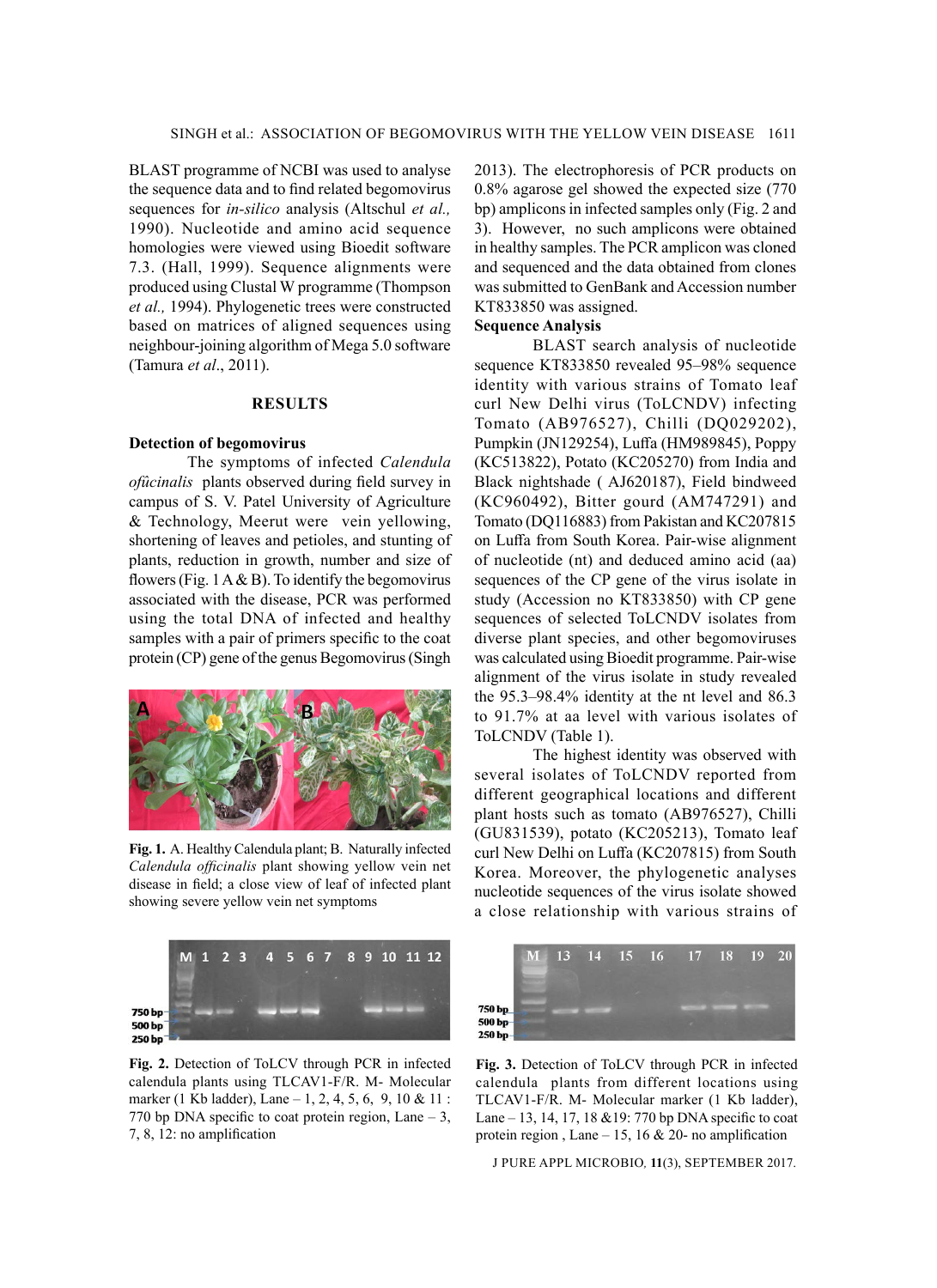ToLCNDV from tomato, poppy, luffa bitter guard etc. (Fig. 4).

### **Discussion**

Begomoviruses have been reported from different plant species in India. In the present study, initial survey for the incidence of yellow vein disease in calendula plants showed the 65% incidence (13 out of 20 plants) in PCR assay using coat protein (CP) gene primer pair (Fig. 2 and 3). The CP gene primers were reported in successfully detection of begomovirus by PCR in several plants species (Shorab et al. 2006; Singh et al., 2007; Tiwari et al., 2012, Singh et al, 2013). Similarly, Hallan (1998) reported begomovirus infection in tomato plants by extracting DNA followed by amplification of coat protein region using specific primer pair. The nucleotide sequence of virus isolate was BLAST searched to identify the homologous sequences in the NCBI databases and subjected to construct a phylogenetic tree tree using Mega 5 programme (Tamura et al., 2011). The coat protein gene of ToLCV isolates showed homology of more than 95-98% with all other reported geminiviruses coat protein gene sequences form different plat hosts (Table 1). The highest homology was observed with several isolates of ToLCNDV reported from different geographical locations and variety of plant hosts such as tomato (AB97657) and potato (KC205213).

The pairwise nucleotide sequence identity



**Fig. 4.** Phylogenetic tree depicting the relationship of various begomoviruses based on alignment of coat protein gene nucleotide sequences. Tree was constructed using Mega 5 programme with 1000 bootstrap values

J PURE APPL MICROBIO*,* **11**(3), September 2017.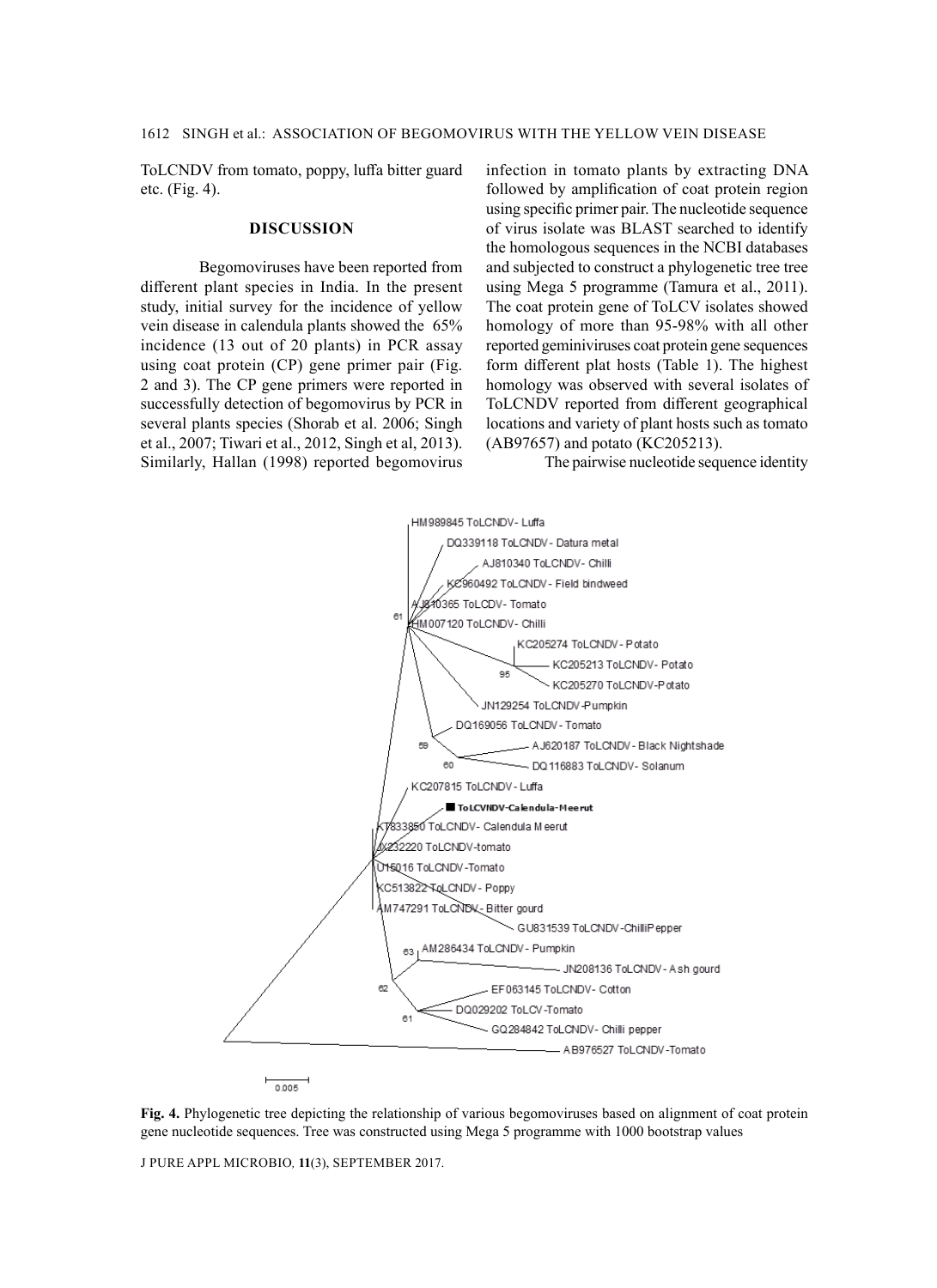| Accession<br>Number | Virus                                                      | Name<br>Host     | Origin         | Nucleotide<br>$\frac{5}{6}$ | Amino acid<br>$\%$                      |
|---------------------|------------------------------------------------------------|------------------|----------------|-----------------------------|-----------------------------------------|
| AB976527            | Tomato leaf curl New Delhi virus (AV1)                     | Iomato           | India          | 98.4                        | 86.3                                    |
|                     |                                                            |                  |                |                             |                                         |
| DQ029202            | Tomato leaf curl virus coat protein gene                   | Tomato           | India          |                             |                                         |
| GU831539            | Iomato leaf curl New Delhi virus isolate DHO               | Chilli           | India          | 96.4                        | 90.2                                    |
| HM007120            | <b>DNAA</b><br>Tomato leaf curl New Delhi virus pChTumB2   | Chilli           | India          | 96.3                        | 91.4                                    |
| AJ620187            | Tomato leaf curl New Delhi virus segment A                 | Black nightshade | Pakistan       | 96.3                        | 90.2                                    |
| KC960492            | Iomato leaf curl New Delhi virus segment DNA A             | Field bindweed   | Pakistan       | 96.1                        | $\overline{5}$                          |
| JX232220            | Iomato leaf curl virus segment DNA-A                       | <b>Tomato</b>    | India          | 96.1                        |                                         |
| N129254             | Iomato leaf curl New Delhi virus segment DNA A             | Pumpkin          | India          | 96                          | 5 0 4<br>5 0 6<br>5 1 4                 |
| AM286434            | Tomato leaf curl New Delhi virus- segment DNA-A            | Pumpkin          | India          | 96                          |                                         |
| DQ141676            | Iomato leaf curl New Delhi virus - coat protein gene       | Chilli pepper    | India          | 95.9                        | $\overline{5}$                          |
| HM989845            | Comato leaf curl New Delhi virus-JLX10                     | Luffa            | India          | 95.7                        |                                         |
| GQ284842            | Iomato leaf curl New Delhi virus- op (AV1) gene            | Chili pepper     | India          |                             |                                         |
| KC207815            | gene<br>Tomato leaf curl New Delhi virus- at protein (AV1) | Luffa            | South Korea    | 95.6                        | 4 9 4 4 8<br>5 8 5 5 8 5<br>5 8 5 5 8 5 |
| AJ810365            | Iomato leaf curl virus AV1 gene for cp-isolate 26          | Iomato           | India          | 96.3                        |                                         |
| JN208136            | Iomato leaf curl New Delhi virus segment DNA-A             | Ash gourd        | India          | 95.6                        |                                         |
| EF063145            | Iomato leaf curl New delhi virus                           | Cotton           | India          |                             |                                         |
| KC513822            | Tomato leaf curl New Delhi virus-segment DNA-A             | Poppy            | India          |                             | 91.7                                    |
| AM747291            | Iomato leaf curl New Delhi virus - complete sequence       | Bitter gourd     | Pakistan       | 55353<br>5558               | 91.7                                    |
| KC205274            | Comato leaf curl New Delhi virus-isolate KAL-6 (AVI)       | Potato           | India          |                             | 90.2                                    |
| DQ339118            | Whiteflytransmitted Indian begomovirus (AV1) gene          | Datura metal     | India          |                             | $\overline{5}$                          |
| KC205270            | Tomato leaf curl New Delhi virus- isolate JOR-2 (AV1)      | Potato           | India          | 95.3                        | 89.8                                    |
| U15016              | Iomato leaf curl New Delhi virusMild coat protein          | Tomato           | USA            | 96.1                        | 91.7                                    |
| AJ810340            | Tomato leaf curl virus AV1 gene for cp                     | Chilli           | $\overline{K}$ |                             | 90.6                                    |
| DO116883            | <b>Comato leaf curl New Delhi virus</b>                    | Solanum          | Pakistan       | 95.7                        | 90.2                                    |
| DQ169056            | Tomato leaf curl New Delhi virus segment DNA A             | Tomato           | India          | 95.4                        | $\overline{91}$                         |
| KC205213            | Tomato leaf curl New Delhi virusisolate HSM20              | Potato           | India          | 95.3                        | $\overline{50}$                         |

J PURE APPL MICROBIO*,* **11**(3), Sep tember 2017.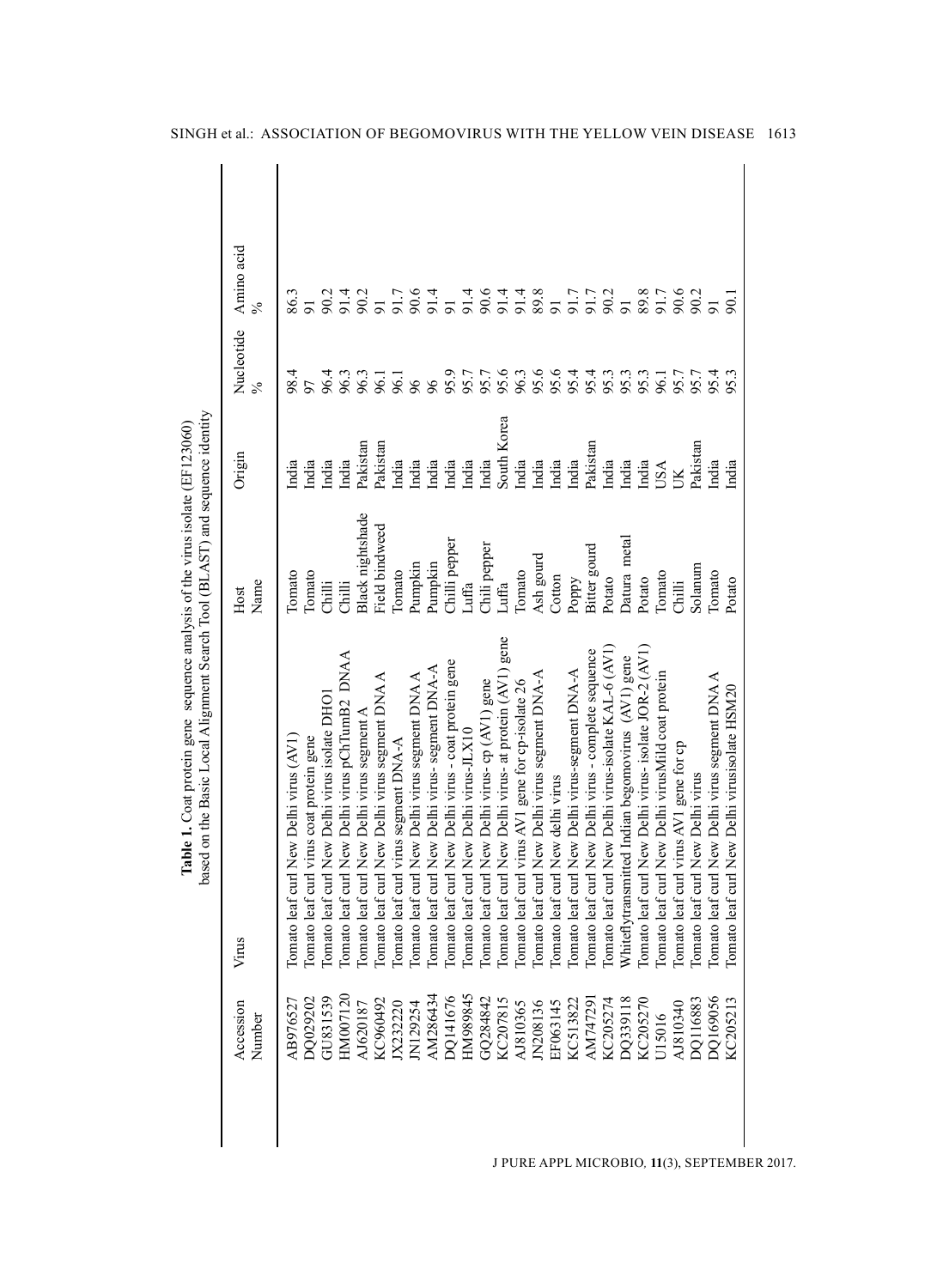(Table 1) and phylogenetic study (Fig. 4) confirmed the causal agent of yellow vein net symptoms of *Calendula officinalis* as a strain of Tomato leaf curl New Delhi virus. Study also revealed that CP gene of present begomoviruses illustrates a high degree of sequence similarity and closeness with different important crop-infecting begomoviruses. However, virus isolate did not reveal a close identity to Cotton leaf curl Rajasthana virus (NC 003199) used earlier for cross hybridisation (Chatterjee et al. 2005) and with Mesta yellow vein mosaic virus (DQ298138) (Paul et al. 2006) (Raj et al. 2007). Yellow vein net disease of Calendula associated with Cucumber mosaic virus has been reported previously (Naqvi & Samad, 1985) which belongs to a plant pathogenic *virus* in the family Bromoviridae. The study of the CP gene of begomovirus complex isolates from northern India and their similarity with other important crop-infecting begomoviruses reveals the broadened host range in India.

Khan et al., 2005 observed yellow vein net disease on several *Calendula officinalis* plants in Aligarh and Lucknow, region of India with similar disease symptoms consisting of vein yellowing, shortening of leaves and petioles and stunting and the infecting virus isolate was identified as a Begomovirus. Khan et al., 2007 analyzed nucleotide sequence of coat protein gene from calendula which shared maximum identities of 96–97% with four strains of Tobacco curly shoot virus (ToCSV) and an Ageratum ernation virus (AgEV) during BLAST analysis of sequence data.

Similarily, Naturally infected plants showing yellow leaf vein netting symptoms accompanied by excessive yellowing and curling of leaves and stunting of the whole plant were reported on *Ageratum houstonianum* (Srivastava et al., 2015), *Amaranthus cruentus* (Raj et al., 2008), *Hibiscus cannabinus L* (Raj et al., 2007).

The geminivirus disease complexes have wide host range within dicots plants, including vegetables and fibre crops, ornamental plants and weeds indicating there is little, if any, natural resistance in their germplasm. Widespread distribution and diversity, coupled to the global movement of plant material and dissemination of the whitefly vector, suggest that geminivirus disease complexes pose a serious threat to tropical and sub-tropical agro-ecosystems worldwide (Mansoor et al., 2003). Hence, nucleotide sequence

J PURE APPL MICROBIO*,* **11**(3), September 2017.

information of the viral genes can be used for developing suitable diagnostic techniques for detection of virus at early stage in plants. Moreover, cloned modified CP components can be used to develop transgenic potato against the virus disease.

# **Acknowledgments**

The authors acknowledge the Vice Chancellor, S. V. Patel University of Agriculture and Technology, Meerut-250110, Uttar Pradesh, Council of Science and Technology, Uttar Pradesh and Bioinformatics facility (DBT funded), India, for providing financial support and the facilities to carry out this research work.

## **References**

- 1. Altschul SF, Gish W, Miller W, Myers EW, Lipman DJ. Basic local alignment search tool. *J. Mol. Biol,* 1990; **215:** 403-410
- 2. Briddon RW, Markham PG. Cotton leaf curl virus disease. *Virus Res,* 2000; **71**:151–159.
- 3. Chatterjee A, Roy A, Padmalatha KV, Malathi VG, Ghosh SK. Occurrence of a Begomovirus with yellow vein mosaic disease of mesta (Hibiscus cannabinus and Hibiscus sabdariffa). Australas. *Plant Pathol.* 2005; **34**: 609-610
- 4. Dellaporta SL, Wood J, Hicks JB. A plant DNA minipreparation: version II. *Plant Mol Biol Report,* 1983; **1**:19–21
- 5. Gupta M, Verma VS. Calendula rosette disease. *Gartenbauwissenschaft ,* 1983; **48**: 106–107.
- 6. Hall TA. BioEdit: a user-friendly biological sequence alignment editor and analysis program for Windows 95/98/NT. Nucleic Acids Symp. Ser. (Oxf.), 1999; **41**:95–98
- 7. Hallan VK. Genomic organization of geminivirus causing leaf curl on tomato. PhD Thesis. Lucknow University, Lucknow (IN) 1998.
- 8. Hristova D, Barkerdzhieva N, Svrakov K. Tomato mosaic virus isolated from Calendula ofûcinalis. *Conference on Plant Virology,* 1994; **32**: 153.
- 9. Ilyas M, Nawaz K, Shafiq M, Haider MS, Shahid AA. Complete nucleotide sequences of two begomoviruses infecting Madagascar periwinkle (Catharanthus roseus) from Pakistan. *Arch Virol,*  2013; **158**: 505–10.
- 10. Khan AA, Naqvi QA, Singh R, Raj SK. First report of a begomovirus infecting Calendula in India. *Plant Pathology* 2005, **54(4)**. pp.569 ref.2 DOI: 10.1111/j.1365-3059.2005.01220.x
- 11. Khan AA, Khan MS, Raj SK, Naqvi, QA. Molecular identification of a begomovirus